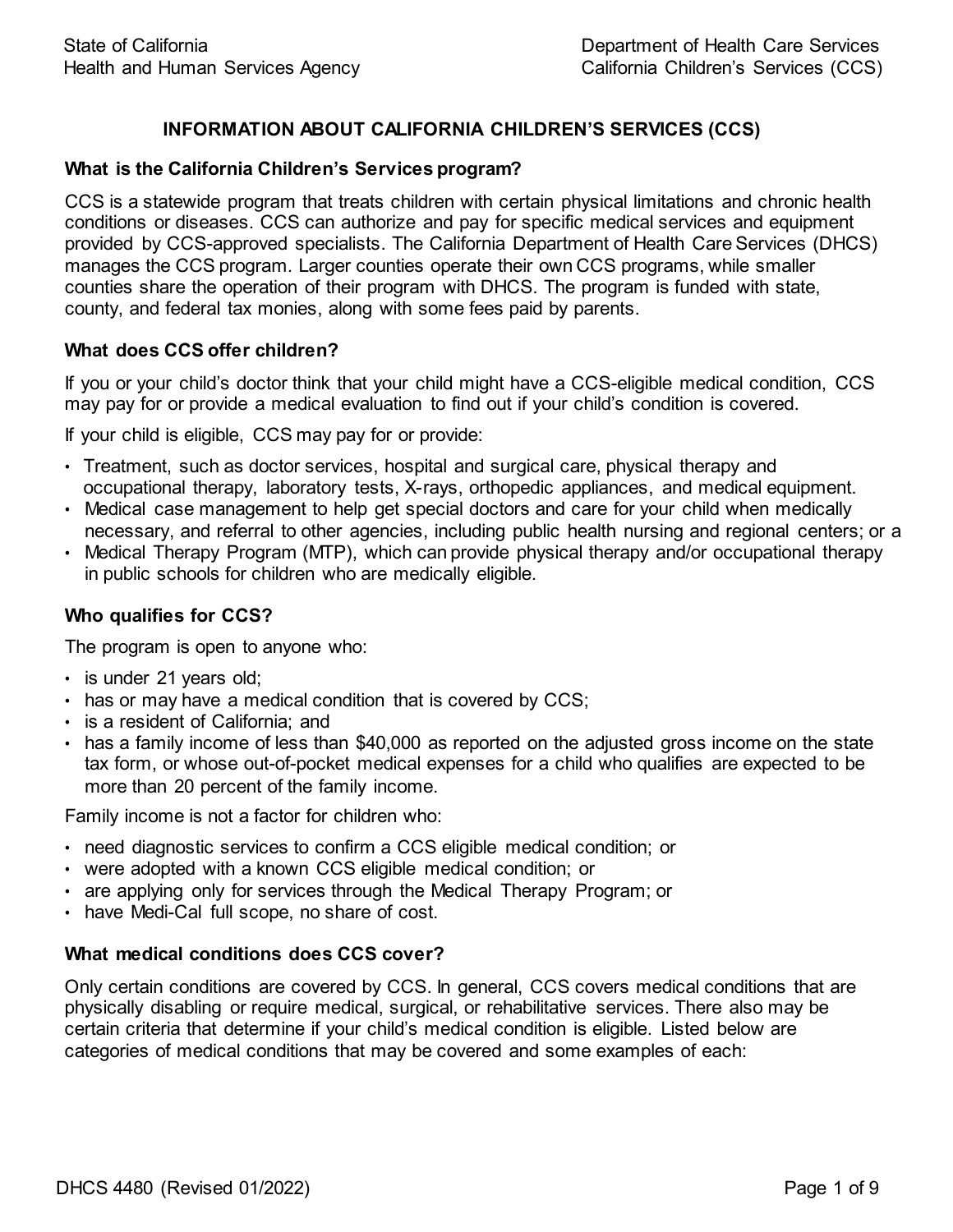- Conditions involving the heart (congenital heart disease)
- Neoplasms (cancers, tumors)
- Disorders of the blood (hemophilia, sickle cell anemia)
- Endocrine, nutritional, and metabolic diseases (thyroid problems, PKU, diabetes)
- Disorders of the genitourinary system (serious chronic kidney problems)
- Disorders of the gastrointestinal system (chronic inflammatory disease, diseases of the liver)
- Serious birth defects (cleft lip/palate, spina bifida)
- Disorders of the sense organs (hearing loss, glaucoma, cataracts)
- Disorders of the nervous system (cerebral palsy, uncontrolled seizures)
- Disorders of the musculoskeletal system and connective tissues (rheumatoid arthritis, muscular dystrophy)
- Severe disorders of the immune system (HIV infection)
- Disabling conditions or poisonings requiring intensive care or rehabilitation (severe head, brain, or spinal cord injuries, severe burns)
- Complications of premature birth requiring an intensive level of care
- Disorders of the skin and subcutaneous tissue (severe hemangioma)
- Medically handicapping malocclusion (severely crooked teeth)

Ask your county CCS office if you have questions.

# **What must the applicant or family do to qualify?**

Families (or the applicant if age 18 or older, or an emancipated minor) must:

- complete the application form beginning on page 4 and return it to their local county CCS office;
- give CCS all of the information requested so CCS can determine if the family qualifies;
- apply to Medi-Cal if CCS believes that a family's income qualifies them for the Medi-Cal program. (If a family qualifies for Medi-Cal, the child is also covered by CCS. CCS approves the services; payment is made through Medi-Cal.)

# **How is my privacy protected?**

California law requires that families applying for services be given information on how CCS protects their privacy.1

To protect your privacy:

- CCS must keep this information confidential.<sup>2</sup>
- CCS may share information on the form with authorized staff from other health and welfare programs only when you have signed a consent form.

You have the right to see your application and CCS records concerning you or your child. If you wish to see these records contact your local county CCS office. By law, the information you give CCS is kept by the program.3

# **Do I have a right to appeal a decision?**

You have the right to disagree with decisions made by CCS.4 This is called an appeal. The appeal process gives the parent/legal guardian or applicant a way to work with the CCS program to find solutions to disagreements. For information on the appeal process, contact your local county CCS office.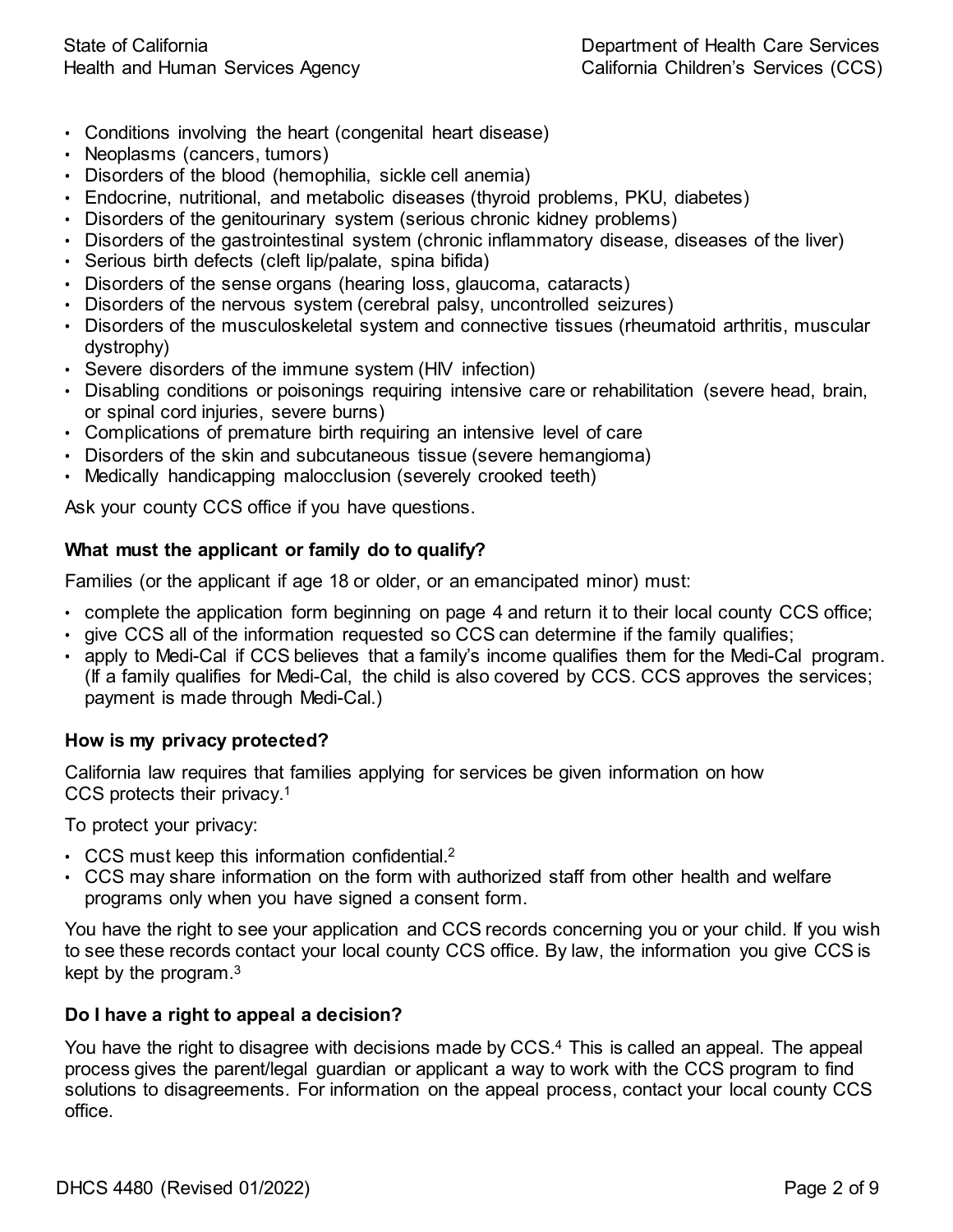# **Where can I get more information about CCS?**

For more information about CCS, please visit the CCS home page on the DHCS website here: [https://www.dhcs.ca.gov/services/ccs/Pages/default.aspx.](https://www.dhcs.ca.gov/services/ccs/Pages/default.aspx)

For help in filling out this application, please contact your local county CCS office. To find your county CCS office, go to: <https://www.dhcs.ca.gov/services/ccs/Pages/CountyOffices.aspx>, or look in the government section of your local telephone directory under "California Children's Services" or "county health department."

#### **Notes**

- 1. Civil Code, Section 1798.17 [https://leginfo.legislature.ca.gov/faces/codes\\_displaySection.xhtml?sectionNum=1798.17.&lawCo](https://leginfo.legislature.ca.gov/faces/codes_displaySection.xhtml?lawCode=CIV§ionNum=1798.17.) de=CIV
- 2. In accordance with Section 41670, Title 22, California Code of Regulations and the California Public Records Act (Government Code, Sections 6250–6255) https://leginfo.legislature.ca.gov/faces/codes\_displayText.xhtml?division=7.&chapter=3.5.&lawCo de=GOV&title=1.&article=1
- 3. Section 123800 et. seq. of the California Health and Safety Code [https://leginfo.legislature.ca.gov/faces/codes\\_displayText.xhtml?lawCode=HSC&division=106.&tit](https://leginfo.legislature.ca.gov/faces/codes_displayText.xhtml?lawCode=HSC&division=106.&tit%20le=&part=2.&chapter=3.&article=5.) le=&part=2.&chapter=3.&article=5.
- 4. California Code of Regulations, Title 22, Chapter 13, Sections 42702–42703 https://govt.westlaw.com/calregs/Document/I3EB90F40D4B811DE8879F88E8B0DAAAE?viewTy pe=FullText&originationContext=documenttoc&transitionType=CategoryPageItem&contextData=( sc.Default)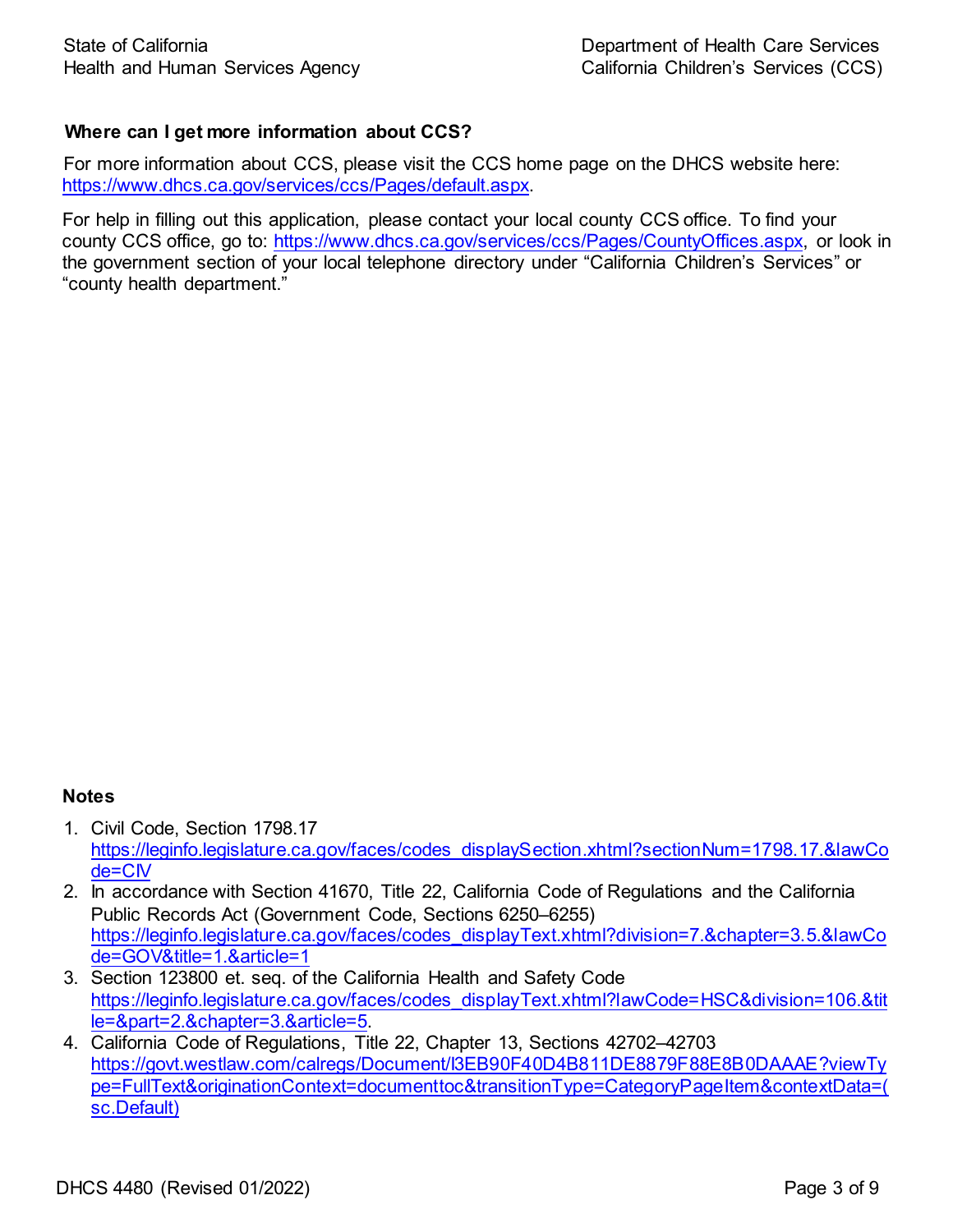#### **APPLICATION TO DETERMINE CCS PROGRAM ELIGIBILITY**

This application is to be completed by the parent, legal guardian, or applicant (if age 18 or older, or an emancipated minor) in order to determine if the applicant is eligible for CCS services/benefits. The term "applicant" means the child, individual age 18 or older, or emancipated minor for whom the services are being requested. Please type or print clearly.

| A Applicant Information                                                         |                                           |                                                                                                                                                                                                             |  |  |  |
|---------------------------------------------------------------------------------|-------------------------------------------|-------------------------------------------------------------------------------------------------------------------------------------------------------------------------------------------------------------|--|--|--|
| 1. Name of Applicant<br>(Last)                                                  | (First)                                   | (Middle)                                                                                                                                                                                                    |  |  |  |
| Name on birth certificate (if different)                                        |                                           | i Any other name the applicant is known by                                                                                                                                                                  |  |  |  |
| 2. Date of birth (month, day, year)                                             | $ 3.$ Place of birth $-$ county and state |                                                                                                                                                                                                             |  |  |  |
|                                                                                 |                                           | Country, if born outside of the U.S.                                                                                                                                                                        |  |  |  |
| 4. Applicant's residence address (number, street) (do not use a P.O. Box)       |                                           |                                                                                                                                                                                                             |  |  |  |
| City                                                                            | County                                    | i Zip Code                                                                                                                                                                                                  |  |  |  |
| 5. Sex<br>Female<br>Male                                                        |                                           |                                                                                                                                                                                                             |  |  |  |
| 6. Sexual Orientation and Gender Identity (Optional):                           |                                           |                                                                                                                                                                                                             |  |  |  |
| for DHCS to ask with the passage of Assembly Bill 959 (2015 - 2016).            |                                           | If the applicant would like to tell us more about their gender, gender identity, gender expression<br>or sexual orientation, please fill in items a, b, and c below. Section 6 is optional, but is required |  |  |  |
|                                                                                 |                                           | a. What is the applicant's gender (check the box that best describes your current gender identity)?                                                                                                         |  |  |  |
| Transgender: Male to Female ()<br>Male<br>Transgender: Female to Male<br>Female |                                           |                                                                                                                                                                                                             |  |  |  |
| Non-binary (neither male nor female) $\bigcap$ Another gender identity          |                                           |                                                                                                                                                                                                             |  |  |  |
| b. What sex was listed on the applicant's original birth certificate?           |                                           |                                                                                                                                                                                                             |  |  |  |
| Male<br>Female                                                                  |                                           |                                                                                                                                                                                                             |  |  |  |
| c. Does the applicant think of them self as:                                    |                                           |                                                                                                                                                                                                             |  |  |  |

| ◯ Straight / heterosexual () Gay / lesbian () Bisexual () Queer |  |  |
|-----------------------------------------------------------------|--|--|
|                                                                 |  |  |

| ) Another sexual orientation | Unknown |
|------------------------------|---------|
|------------------------------|---------|

DHCS 4480 (Revised 01/2022) Page 4 of 9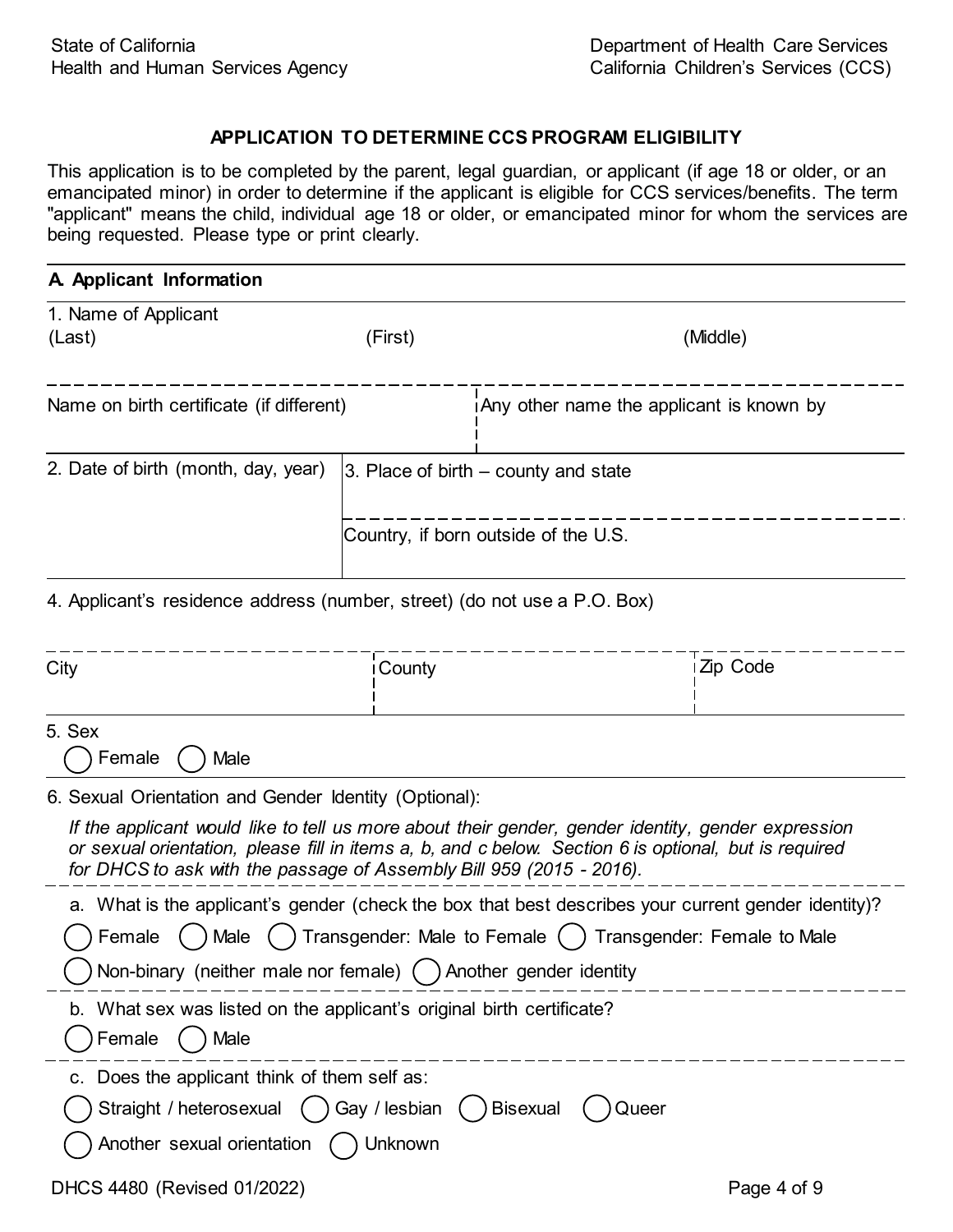| 7. Race / Ethnicity                                                                                                                           |                                                                                                         | 8. Social Security Number (optional) |                                                   |                              |                       |  |  |
|-----------------------------------------------------------------------------------------------------------------------------------------------|---------------------------------------------------------------------------------------------------------|--------------------------------------|---------------------------------------------------|------------------------------|-----------------------|--|--|
| 9. What is the applicant's suspected eligible CCS condition or disability?                                                                    |                                                                                                         |                                      |                                                   |                              |                       |  |  |
| 10. Primary Care Physician                                                                                                                    |                                                                                                         |                                      |                                                   | 11. Physician's phone number |                       |  |  |
| <b>B. Parent/Legal Guardian/Family Information</b><br>(Applicants age 18 or older, or emancipated minors skip items 12 and 14 below).         |                                                                                                         |                                      |                                                   |                              |                       |  |  |
| 12. Name(s) of parent or legal guardian 13. Mother's first name (if not identified in 12) Maiden name                                         |                                                                                                         |                                      |                                                   |                              |                       |  |  |
| 14. Residence address (number, street) (do not use a P.O. Box)                                                                                |                                                                                                         |                                      |                                                   |                              |                       |  |  |
| City                                                                                                                                          |                                                                                                         | County                               |                                                   |                              | Zip Code              |  |  |
| 15. Mailing address (if different from 14)                                                                                                    |                                                                                                         |                                      |                                                   |                              |                       |  |  |
| City                                                                                                                                          |                                                                                                         | County                               |                                                   |                              | Zip Code              |  |  |
| 16. Home phone number                                                                                                                         |                                                                                                         | 17. Cell phone number                |                                                   |                              | 18. Work phone number |  |  |
| 19. What language do you speak at home?<br>20. Email address                                                                                  |                                                                                                         |                                      |                                                   |                              |                       |  |  |
|                                                                                                                                               | 21. Number of persons in family unit 22. Other Parent Name and Address if not living with the applicant |                                      |                                                   |                              |                       |  |  |
| <b>C. Health Insurance Information</b>                                                                                                        |                                                                                                         |                                      |                                                   |                              |                       |  |  |
| 24. If yes, what is the applicant's Medi-Cal number?<br>23. Does the applicant have Medi-Cal?<br>Yes<br>No                                    |                                                                                                         |                                      |                                                   |                              |                       |  |  |
| 25. Is there a share of cost?<br>Yes<br>No                                                                                                    |                                                                                                         |                                      | 26. If yes, what is the amount you pay per month? |                              |                       |  |  |
| 27a. Does the applicant have other health insurance?   27b. If yes, what is the name of the insurance<br>plan or company?<br><b>No</b><br>Yes |                                                                                                         |                                      |                                                   |                              |                       |  |  |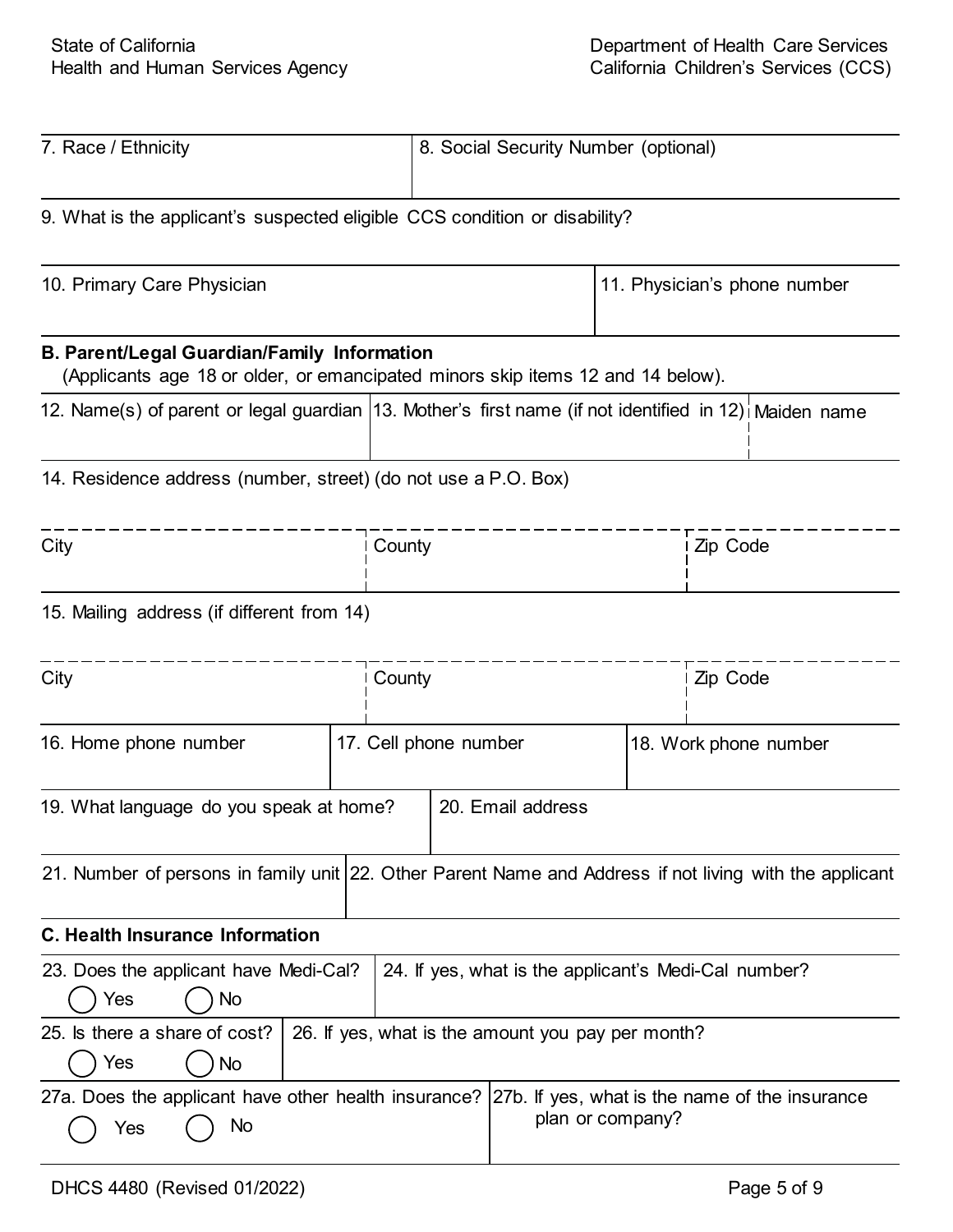27c. Policy or Plan Number

| 28. Type of insurance plan or company<br>Preferred Provider Organization (PPO) () Health Maintenance Organization (HMO)<br>Other:                                                                                |                                                            |      |  |  |
|------------------------------------------------------------------------------------------------------------------------------------------------------------------------------------------------------------------|------------------------------------------------------------|------|--|--|
| 29. Does the applicant have dental insurance?<br>Yes<br>No                                                                                                                                                       | 30. Does the applicant have vision insurance?<br>Yes<br>No |      |  |  |
| <b>D. Certification</b><br>(Initial and sign below. Your signature authorizes the CCS program to proceed with this application).                                                                                 |                                                            |      |  |  |
| I am applying to the CCS program in order to determine eligibility for services/benefits.<br>I understand that the completion of this application does not assure acceptance of applicant<br>by the CCS program. |                                                            |      |  |  |
| I give my permission to verify my residence, health information, or other circumstances<br>required to determine eligibility for CCS services/benefits.                                                          |                                                            |      |  |  |
| I certify that I have read and understand the information or have had it read to me.                                                                                                                             |                                                            |      |  |  |
| I also certify that the information I have given on this form is true and correct.                                                                                                                               |                                                            |      |  |  |
| Signature of person completing the application Relationship to the applicant                                                                                                                                     |                                                            | Date |  |  |
| Signature of witness (only if the person signed with a mark)<br>Date                                                                                                                                             |                                                            |      |  |  |

**\*See instructions on the next page.**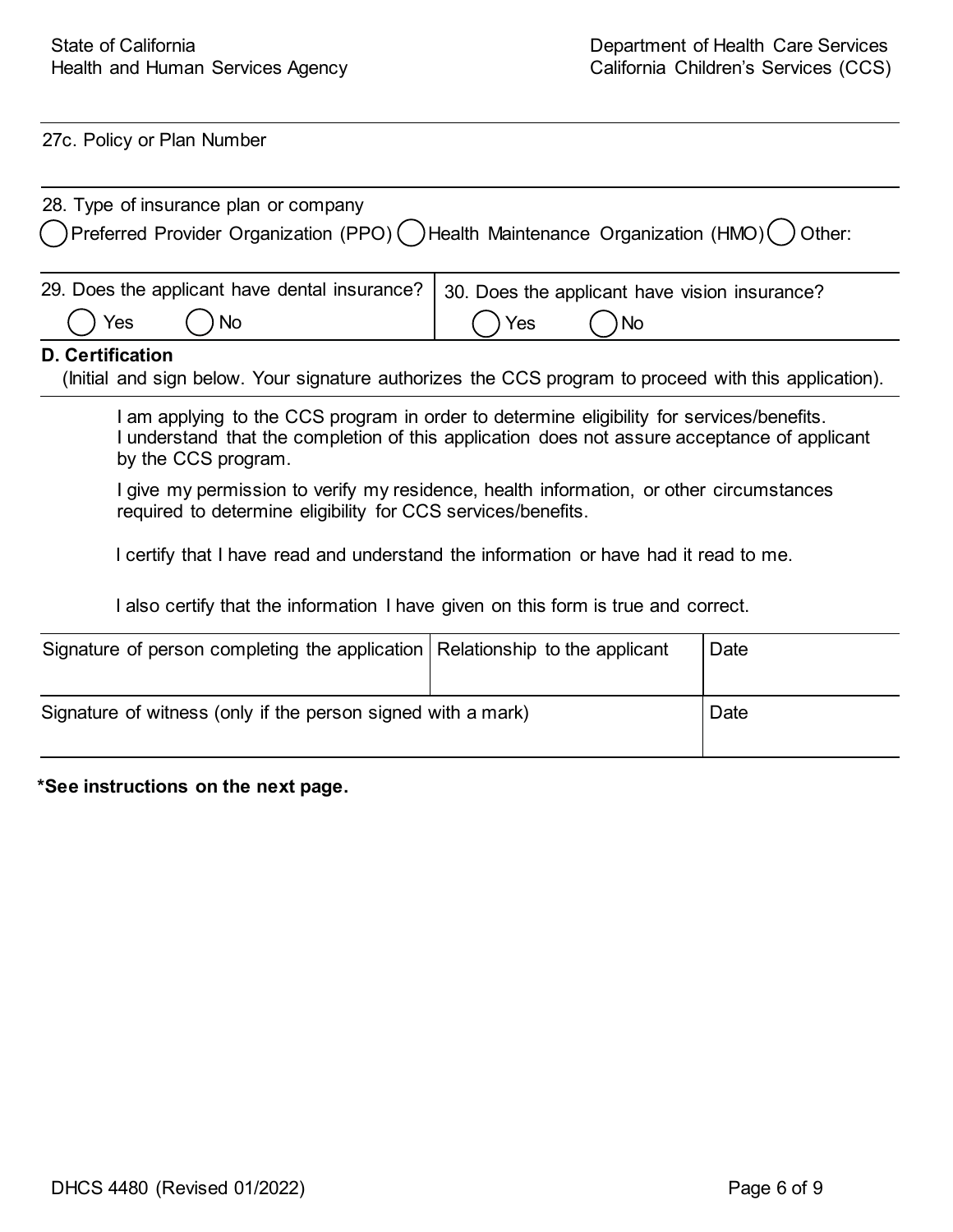#### **INSTRUCTIONS FOR COMPLETING THE CALIFORNIA CHILDREN'S SERVICES APPLICATION FORM (DHCS 4480)**

Print clearly so your application can be processed as quickly as possible.

Fill out each section completely. If you do not provide all the information, CCS will not be able to proceed with your application. If you need help filling out this form, contact your local county CCS office.

Once the application is completed, mail it to your local county CCS office. Remember to sign and date the form.

**Section A: Applicant Information** ("Applicant" means the child, individual age 18 or older, or emancipated minor for whom the services are being requested).

- 1. **Applicant's name:** Fill in the applicant's last, first, and middle name. In the next Box, write the applicant's full name as it appears on their birth certificate if different from their name. If the applicant is known by any other name, include that name in the last box.
- 2. **Applicant's date of birth:** Write the month, day, and year of the applicant's birth.
- 3. **Place of birth:** Write the county and state where the applicant was born. Include the country if the applicant was born outside the U.S.
- 4. **Address:** Write the street number, street name, apartment number, city, county, and ZIP code of the applicant's current residence in this space. Do not use a P.O. Box.
- 5. **Applicant's sex:** Mark the correct sex box for the applicant (male or female).
- 6. **Sexual Orientation and Gender Identity (Optional):** If the applicant would like to tell us more about their gender, gender identity, gender expression or sexual orientation, please fill in items a, b, and c. Section 6 is optional, but is required for DHCS to ask with the passage of [Assembly](https://leginfo.legislature.ca.gov/faces/billTextClient.xhtml?bill_id=201520160AB959) Bill 959 (2015 - 2016).

6a. Check the box that best describes the applicant's current gender identity.

6b. Mark the option of the sex listed on the applicant's original birth certificate.

6c. Check the box that best describes the applicant's sexual orientation.

- 7. **Race/Ethnicity:** Enter the category from the following list which best describes the applicant's primary race/ethnicity:
	- Alaskan Native
	- Amerasian
	- American Indian
	- Asian
	- Asian Indian
	- Black/African American
	- Cambodian
- Chinese
- Filipino
- Guamanian
- Hawaiian
- Hispanic/Latino
- Japanese
- Korean
- Laotian
- Samoan
- Vietnamese
- White
- Other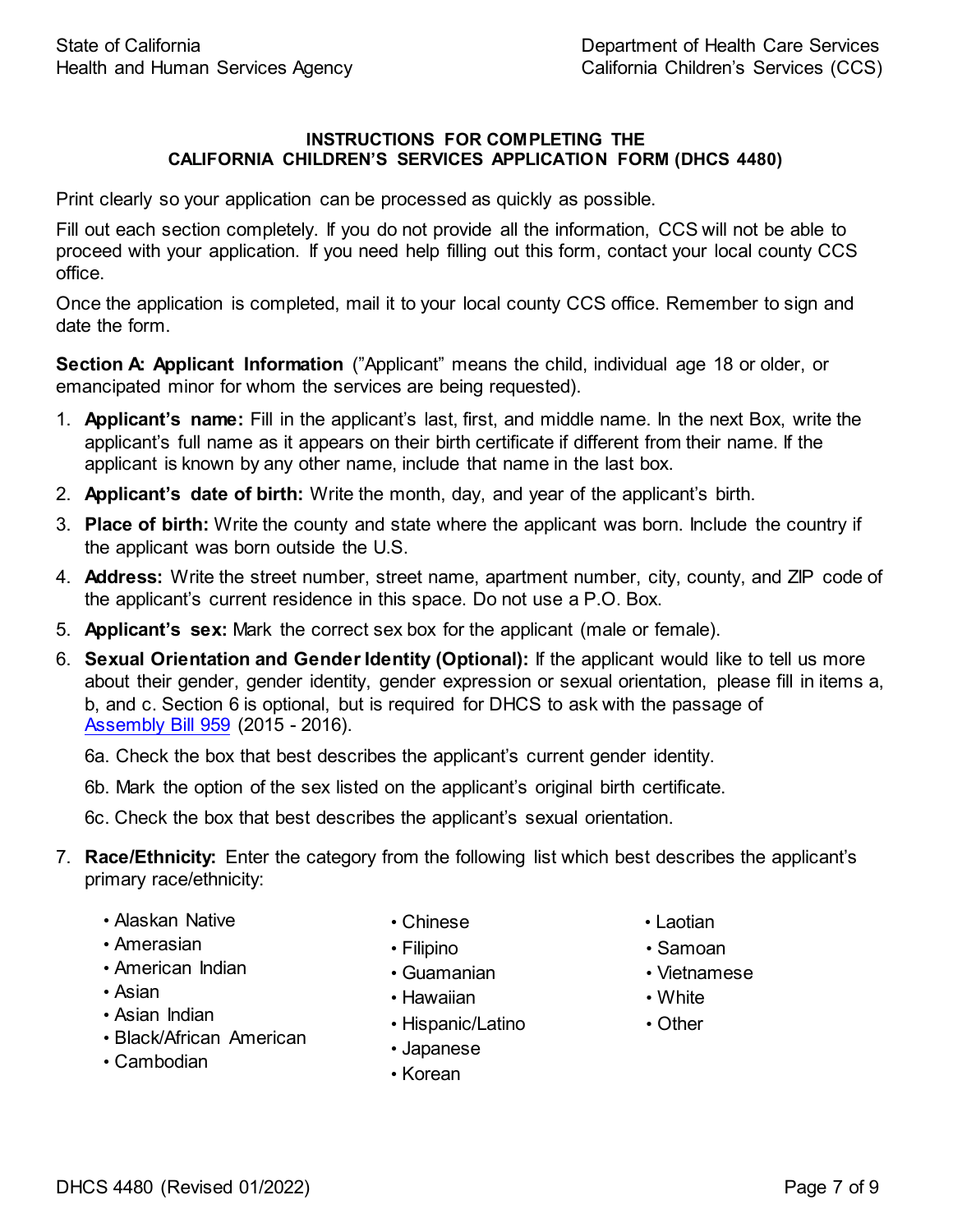- 8. **Applicant's social security number (optional):** Write the applicant's nine-digit social security number.
- 9. **Suspected CCS condition or disability:** Write the applicant's disability or special health care need that would be treated by CCS. The enclosed description of CCS eligible conditions may help you (see "What medical conditions does CCS cover" on pages 1 and 2). If you don't know, ask the applicant's doctor or leave the space blank. CCS will follow up with the applicant's physician if more information is needed.
- 10. **Name of applicant's primary care physician:** Write the name of the applicant's physician.
- 11. **Physician's phone number:** Write the phone number of the physician listed in number 10.

**Section B: Parent/Legal Guardian Information** (Applicants age 18 or older, or emancipated minors skip items 12 and 14).

- 12. **Parent/guardian name(s):** Write the name(s) of the applicant's parent(s) or the name(s) of the applicant's legal guardian(s).
- 13. **Mother's first name and maiden name:** Write the applicant's mother's first name and identify the mother's maiden name in the next box.
- 14. **Address:** Write the street number, street name, apartment number, city, county, and ZIP code of your current residence. Do not use a P.O. Box.
- 15. **Mailing address:** If this address is different from number 14, write the street number, street name, city, and ZIP code.
- 16. **Home phone number:** Write the home phone number where you can be reached.
- 17. **Cell phone number:** Write the cell phone number where you can be reached.
- 18. **Work phone number:** Write the work phone number where you can be reached.
- 19. **Language(s) spoken:** Write the language you speak at home.
- 20. **Email address:** Write the email address for the parent or legal guardian.
- 21. **Number of persons in family unit:** Write the number of persons living in the same household.
- 22. **Other Parent Name and Address if not living with the applicant:** Write the name and address for a second contact person.

#### **Section C: Health Insurance Information**

If CCS thinks you may qualify, they will ask you to apply for Medi-Cal if you are not currently receiving Medi-Cal health care benefits.

- 23. If the applicant does not receive Medi-Cal, mark "No" and go to number 27a. If the applicant receives Medi-Cal, mark "Yes" and fill in the applicant's Medi-Cal number.
- 24. If you the applicant has Medi-Cal, enter the 14 digit Medi-Cal number.
- 25. If you pay a portion of the cost of your Medi-Cal insurance, mark "Yes".
- 26. If you pay a portion of the share of cost, fill in the monthly amount paid.
- 27a. If the applicant does not have other health insurance, mark "No" and go to number 29.
- 27b. If the applicant has health insurance, fill in the name of the insurance plan or company.